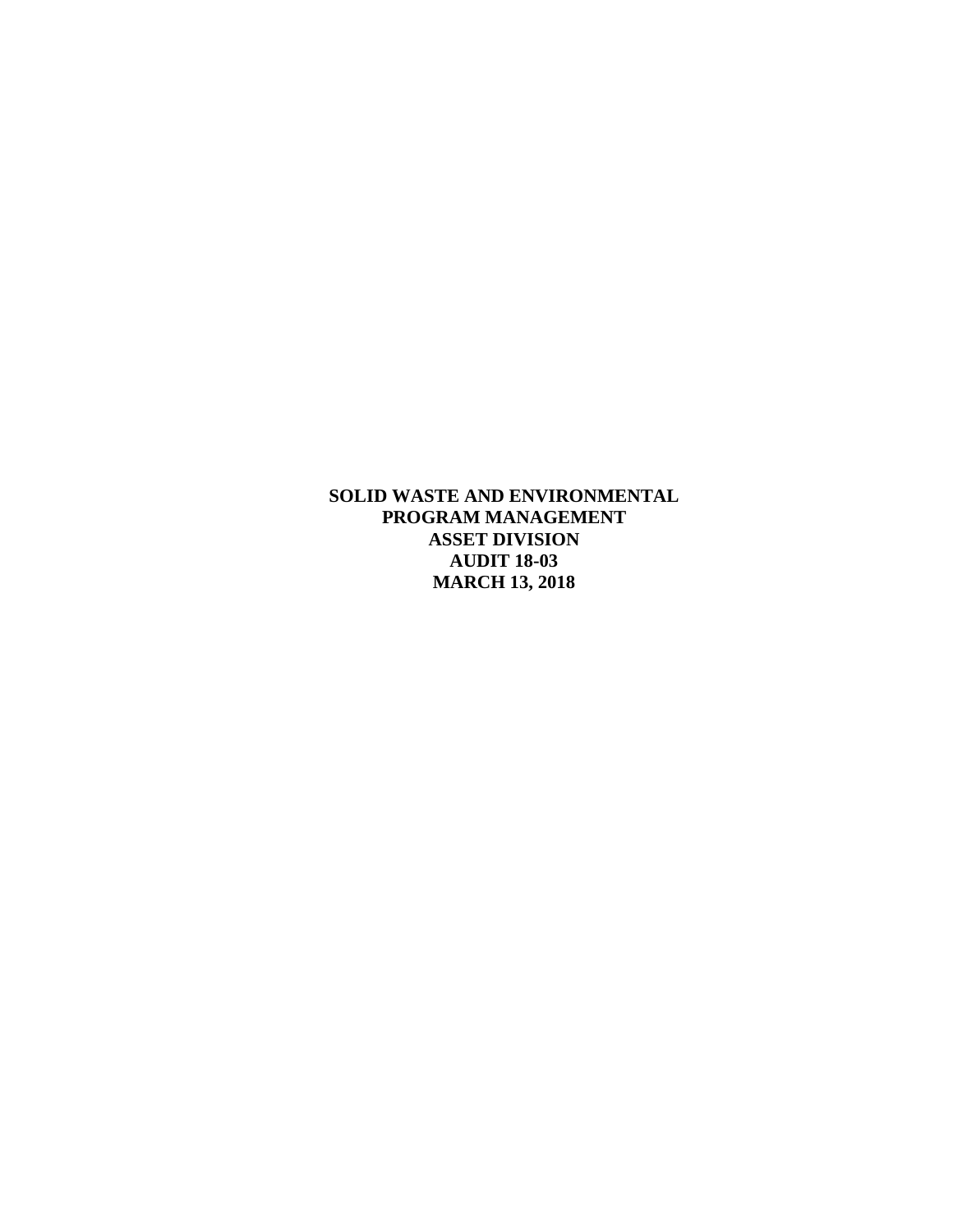# **CITY OF TAMPA**



**Bob Buckhorn, Mayor**

**Internal Audit Department**

**Christine Glover, Internal Audit Director**

March 13, 2018

Honorable Bob Buckhorn Mayor, City of Tampa 1 City Hall Plaza Tampa, Florida

RE: Solid Waste – Asset Division, Audit 18-03

Dear Mayor Buckhorn:

Attached is the Internal Audit Department's report on the Solid Waste – Asset Division.

The Asset Division has already taken positive actions in response to our recommendations. We thank the management and staff of the Solid Waste Department for their cooperation and assistance during this audit.

Sincerely,

/s/ Christine Glover

Christine Glover Internal Audit Director

cc: Dennis Rogero, Chief of Staff Sonya Little, Chief Financial Officer Ernest Mueller, Chief Assistant City Attorney Brad Baird, Administrator for Public Works and Utility Services Mark Wilfalk, Director of Solid Waste and Environmental Program Management

**315 E. Kennedy Blvd** • **Tampa, Florida 33602** • **(813) 274-7159**

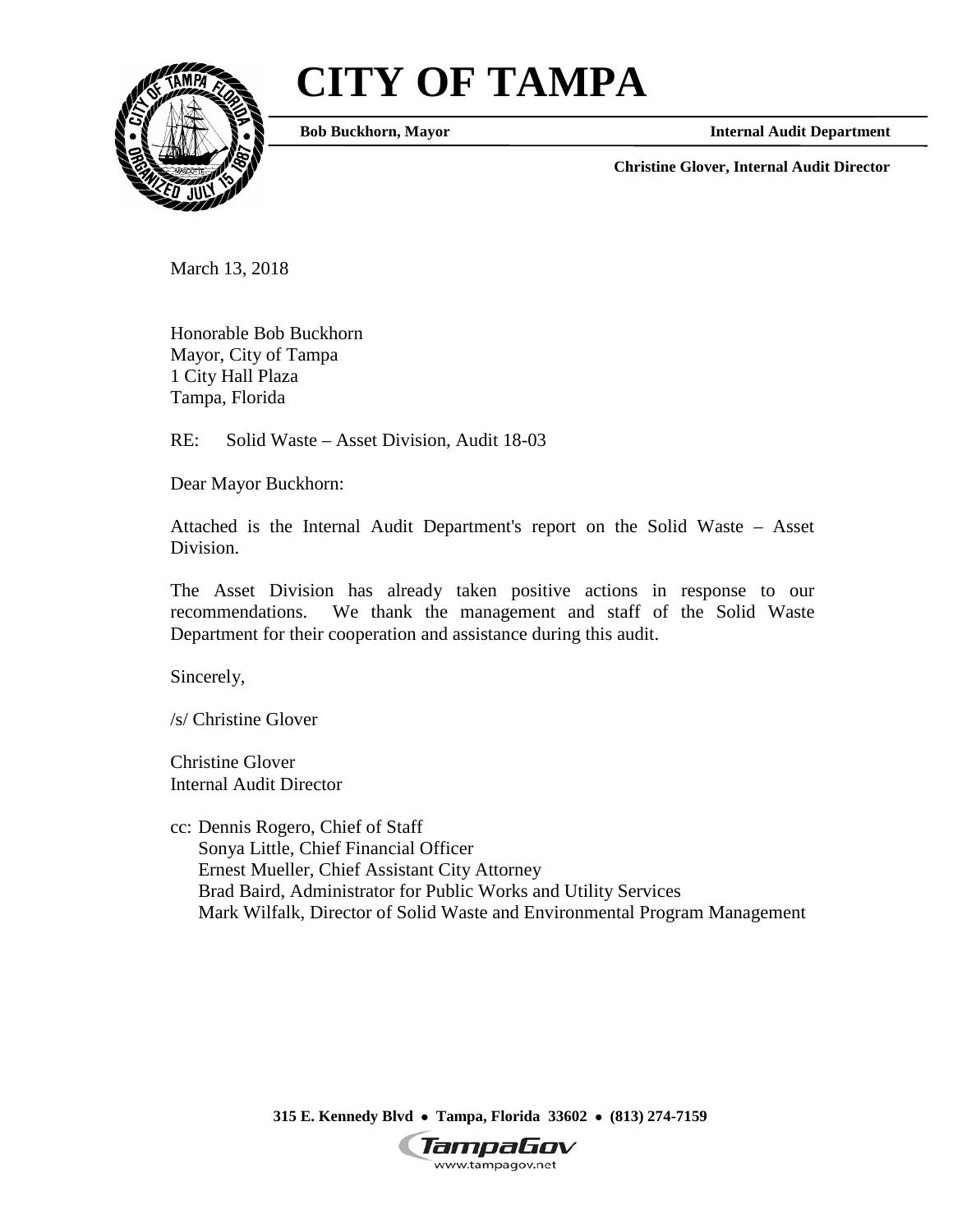## **SOLID WASTE AND ENVIRONMENTAL PROGRAM MANAGEMENT ASSET DIVISION AUDIT 18-03 MARCH 13, 2018**

/s/ Vivian Walker

\_\_\_\_\_\_\_\_\_\_\_\_\_\_\_\_\_\_\_\_\_\_\_\_\_\_\_\_\_\_\_\_\_\_\_\_\_\_\_ Auditor

/s/ Christine Glover

\_\_\_\_\_\_\_\_\_\_\_\_\_\_\_\_\_\_\_\_\_\_\_\_\_\_\_\_\_\_\_\_\_\_\_\_\_\_\_ Audit Director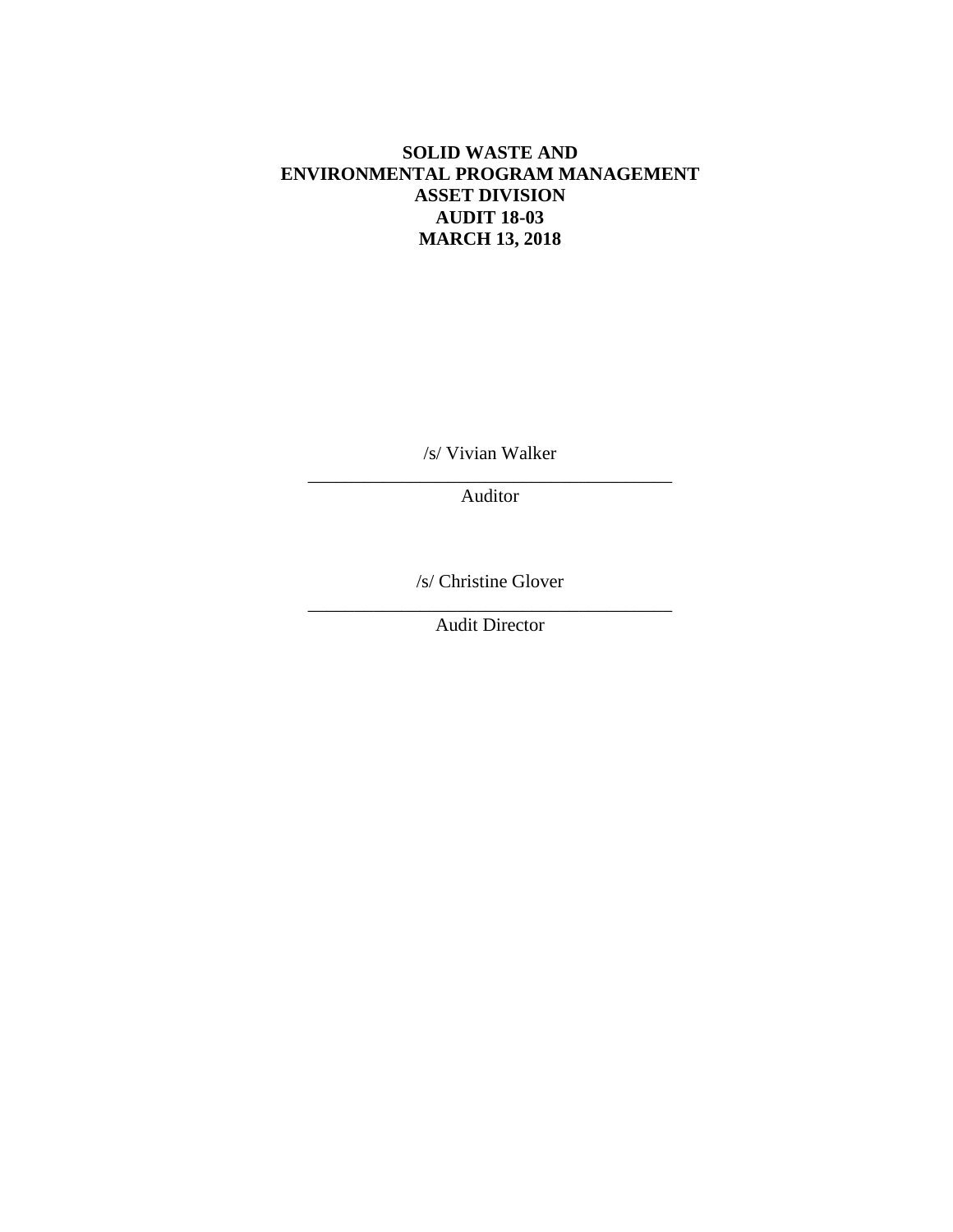## **SOLID WASTE AND ENVIRONMENTAL PROGRAM MANAGEMENT ASSET DIVISION AUDIT 18-03**

## **BACKGROUND**

The Solid Waste and Environmental Program Management Department (Solid Waste) established an Asset and Facilities Division (AD) in 2015 in an effort to better organize and manage Solid Waste's assets. AD is responsible for the procurement and disposal of all trucks, containers, or other equipment used by Solid Waste. Currently, there is a staffing level of 17, including the Supervisor and 2 vacancies.

#### **STATEMENT OF OBJECTIVES**

This audit was conducted in accordance with the Internal Audit Department's FY2018 Audit Agenda. The objective of this audit was to ensure that the system of internal control for non-capital assets inventory was adequate.

#### **STATEMENT OF SCOPE**

Capital assets for Solid Waste were reviewed during Audit 17-05 Fixed Assets. This audit period covered AD activity for non-capital assets that occurred from October 2016 to September 2017. Original records as well as copies were used as evidence and verified through observation and physical examination.

#### **STATEMENT OF METHODOLOGY**

During this review, the locations that store carts, containers, and welding supplies were visited to observe access to inventory. In conjunction with the site visits, reports intended to reflect current inventory were reviewed for reasonableness. Additionally, purchasing card (P-card) receipts and paid purchase order documents were reviewed to determine if they could be traced to specific assets.

#### **STATEMENT OF AUDITING STANDARDS**

We conducted this performance audit in accordance with generally accepted government auditing standards. Those standards require that we plan and perform the audit to obtain sufficient, appropriate evidence to provide a reasonable basis for our findings and conclusions based on our audit objectives. We believe that the evidence obtained provides a reasonable basis for our findings and conclusions based on our audit objectives.

#### **AUDIT CONCLUSIONS**

Based upon the work performed during the planning phase and the audit findings noted below, we conclude that the system of internal control for non-capital assets is not adequate.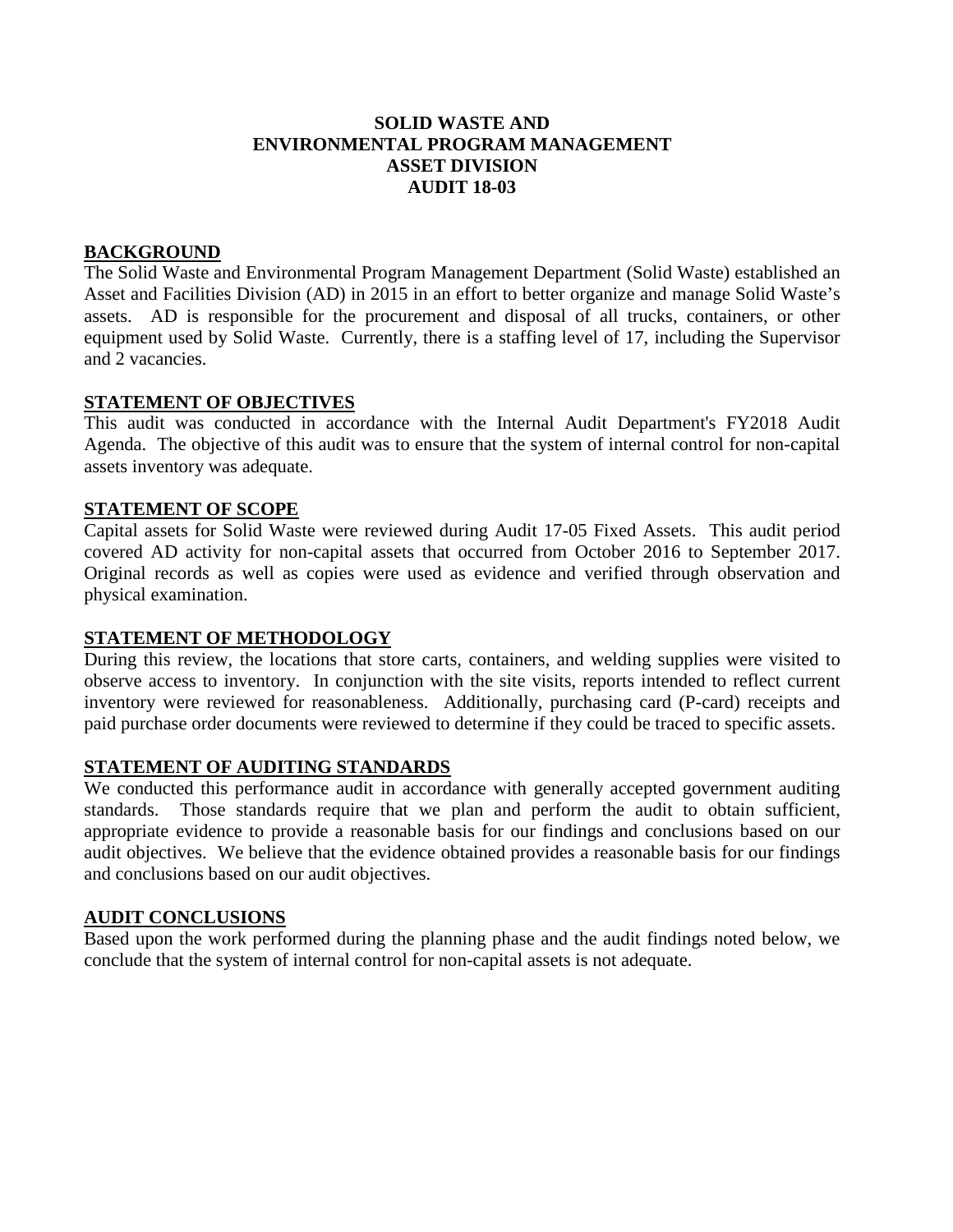## **INVENTORY LOGISTICS**

STATEMENT OF CONDITION: Currently, there are no policies and procedures established to document the processes being followed, including the acquisition, storage, inventory, and deletion of containers and equipment valued at less than \$1,000. As a result, Solid Waste acquires new carts by placing an order when the existing cart inventory reaches a pre-determined level. However, the predetermined level is based on data from a spreadsheet with a beginning balance that does not accurately reflect the number of carts that were issued to residential customers at the onset of the automated cart program.

Additionally, the welding/maintenance shop area – responsible for the repair/maintenance of the existing inventory of compactors, roll-offs, and front-loaders – is not organized to ensure that all supplies and small equipment purchases are necessary or can be traced to a specific work order.

The small equipment and supplies are routinely purchased using the City of Tampa's P-card. A review of P-card activity from April 2017 through September 2017 identified purchases of small equipment and supplies totaling more than \$22,000. However, there is no documentation that provides the disposition of the items after purchase.

CRITERIA: City Code, Sec. 2-46. - Duties of departments states "Departments shall create and maintain all records with adequate and proper documentation of the organization, together with the functions, policies, decisions, procedures, and essential transactions, of the department."

Internally, the City of Tampa's Revenue and Finance Department has issued a Fixed Asset Policy that states "Each City department has the responsibility to safeguard from theft, loss, misplacement, misuse, and misappropriation all of its property (including property not listed as fixed assets)." Additionally, the Government Accounting Office (GAO) executive guide of "Best Practices in Achieving Consistent, Accurate Physical Counts of Inventory and Related Property" identifies 12 key factors from 7 leading-edge companies. These are:

| •Establish Accountability         | •Establish Written Policies    |
|-----------------------------------|--------------------------------|
| •Select an Approach               | •Determine Frequency of Counts |
| •Maintain Segregation of Duties   | •Enlist Knowledgeable Staff    |
| • Provide Adequate Supervision    | •Perform Blind Counts          |
| •Ensure Completeness of the Count | •Execute Physical Count        |
| •Perform Research                 | •Evaluate Count Results        |
|                                   |                                |

A separate GAO report on Inventory Management comments on the best practice concepts of an integrated supplier, local distribution centers/supplier parks, or prime vendors. These are methods that can promote only ordering supplies when needed, which will reduce inventory spoilage or obsolescence.

CAUSE: AD is a new area created to better manage Solid Waste's assets and address Management concerns related to inventory.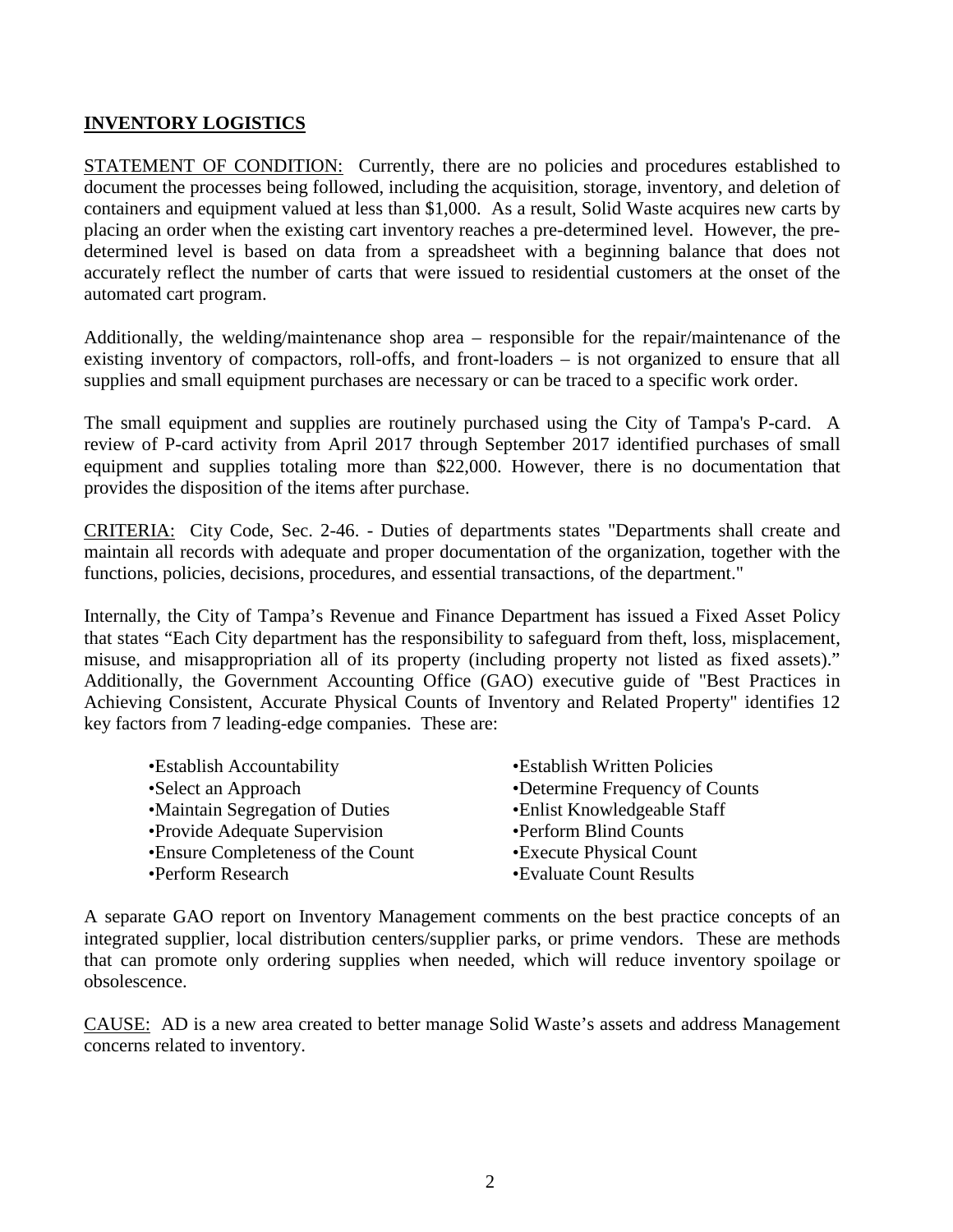EFFECT OF CONDITION: Lack of policies and procedures could result in inefficient operations. Inaccurate inventory understates the assets of Solid Waste and increases the likelihood for abuse and theft. Additionally, due to the unknown population of carts, the re-order point maybe under or overstated, creating a depleted or obsolescent inventory.

RECOMMENDATION: Management should establish the policies of AD and develop the related procedures to implement them. The GAO report of best practices in inventory management is recommended as a source. Additionally, the policies and procedures should include the following:

- -Establishing a dollar threshold for materials and small equipment that will require an inventory.
- -Documenting which materials and supplies are required to be included on work orders.
- -Restricting access to materials and small equipment used in the "shop".
- -Developing an inventory process to periodically ensure supply levels are reasonable.

Management needs to ensure an accurate count of carts already distributed to residential customers is obtained or establish a new inventory point and move forward with accurate data.

MANAGEMENT RESPONSE: Agree. The Solid Waste is currently updating policies and procedures that were last distributed in 2010, under a previous Director, and prior to the creation of the AD. The updated policies will include practices specific to the handling and accounting for assets in AD (including container/cart delivery) using the Government Accounting Office (GAO) executive guide of "Best Practices in Achieving Consistent, Accurate Physical Counts of Inventory and Related Property" as a model to ensure that key factors are considered. We intend to document and update these policies on an annual basis or, as often as needed.

Solid Waste has used the automated cart system for the past twelve years to service our customers. When that system was initiated, there was no viable way to track cart distribution accurately. Currently, we track containers by use of declining balance sheets and a manifest that the drivers must turn in daily. When the number of carts reaches the minimum inventory threshold, it triggers a reorder alert.

In the past, Solid Waste's container maintenance shop existed under the Commercial Business Unit's organizational structure. Expenditure thresholds were established for the purchase of materials and small equipment required to support the container shop's practices. Since reassigning the Container Shop to the recently created AD, specific Standard Operating Procedures (SOP) are being developed to improve the accountability of materials purchased to support the shop's responsibilities.

Solid Waste currently uses MSS (Multi-Service System) to manage work orders, and document the materials and supplies needed to respond to customer needs. The implementation of the City's Utility Management System (Cayenta), which will replace MSS, will improve the accuracy of managing inventory related to all service/work orders. The AD management inventory technician will be responsible for inventory tracking and routine reconciliation.

In May 2017, the AD implemented the use of a vending machine to identify and control the frequency of dispensing routine supplies (gloves, safety glasses, etc.) which requires employees to enter their employee ID prior to dispensing. This captures the number of supplies received by each employee for auditing and inventory tracking purposes.